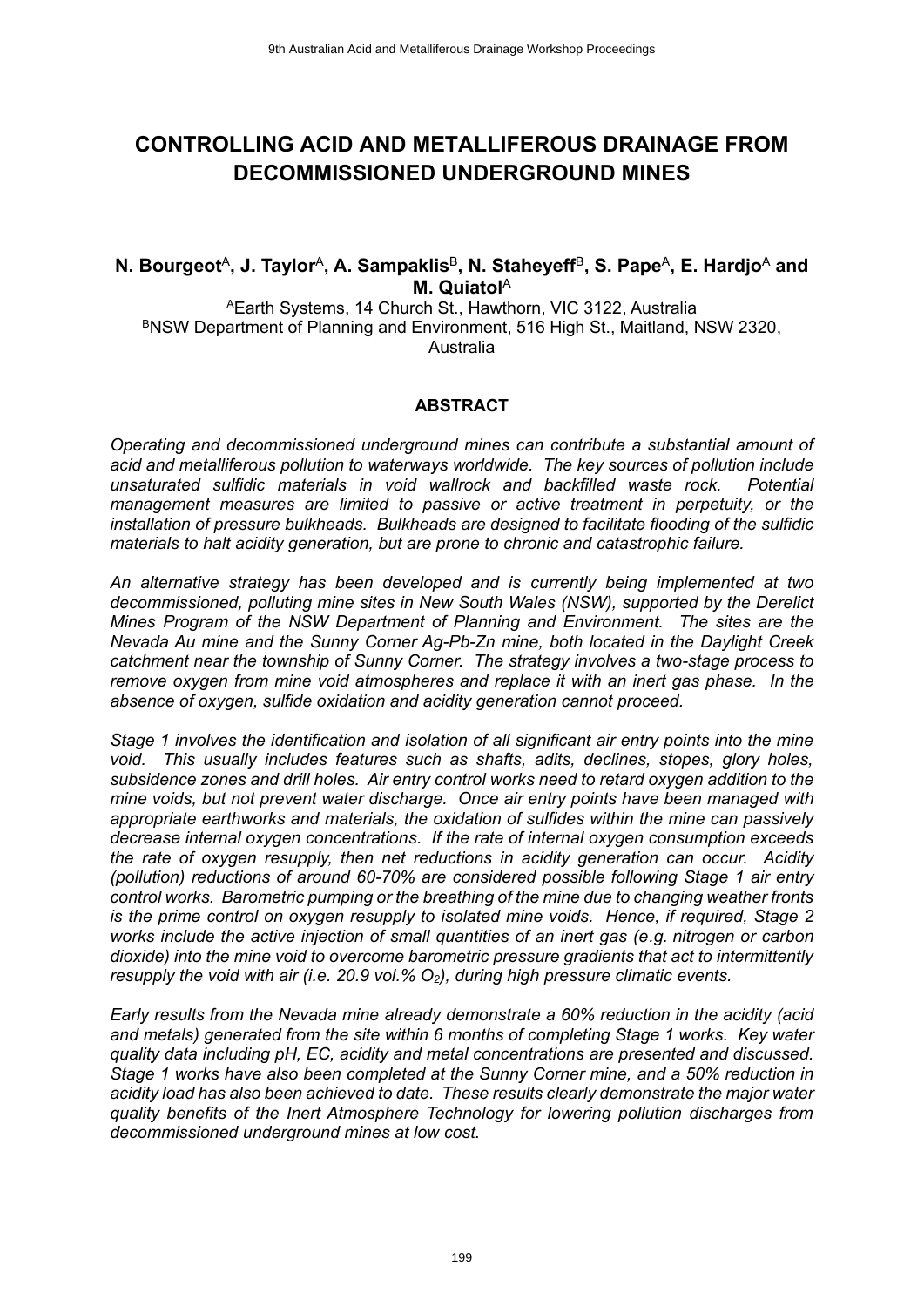### **1.0 INTRODUCTION**

Tens of thousands of operating and decommissioned underground mines worldwide are ongoing sources of acid and metalliferous drainage or acid rock drainage (AMD/ARD) pollution. The key sources of pollution in recent and historic underground mines include unsaturated sulfidic materials in void wallrock and waste materials such as sulfidic waste rock and tailings that are often backfilled in the mine voids to facilitate mining or waste disposal. Sulfidic waste rock, rather than wallrock, is most commonly the primary source of AMD in underground mines (DIIS, 2016).

Many decommissioned underground mine sites are in remote areas and are left to pollute receiving waters with AMD due to the lack of cost effective solutions. The two key management measures are the installation of pressure bulkheads to flood reactive sulfidic materials and the active treatment of the AMD in perpetuity. These measures tend to be adopted only at a limited number of sites, where pollution generation is affecting sensitive receiving environments.

Pressure bulkheads are being used increasingly in coal mines, where the hydraulic heads are relatively low. The catastrophic failure of pressure bulkheads is limiting their uptake and increasing the requirement for improved engineering designs, improved construction methods and ongoing monitoring (Harteis et al., 2005; Mutton and Remennikov, 2011). In general, pressure bulkheads are regarded as moderate cost, relatively high risk and only moderate success structures. In comparison with pressure bulkheads, water treatment in perpetuity is normally regarded as a relatively high cost, low risk and high success management strategy.

## **2.0 INERT ATMOSPHERE TECHNOLOGY**

A new low-cost, low risk and high success approach to lowering or preventing AMD from underground mines has been devised by Earth Systems to address the short-comings of the limited management options outlined above. This new approach is based on leading practice "atmosphere control technology" that aims to remove oxygen from mine void atmospheres and replace it with an inert gas phase. This technology was first introduced as a reducing atmosphere technology by Taylor and Waring (2001). In the absence of oxygen, sulfide oxidation and acidity generation cannot proceed. The mine void gas composition is controlled via a two-stage process:

- Stage 1: Identification and treatment of all significant air entry points into the mine void, including features such as shafts, adits, declines, stopes, glory holes, subsidence zones and drill holes. This Stage aims to passively lower oxygen concentrations within the mine due to oxygen consumption from internal pyrite oxidation. Air entry control works need to retard air re-supply to the mine void, but not prevent water discharge.
- Stage 2: Active injection of small volumes of an inert gas (e.g. nitrogen or carbon dioxide) into the mine void to overcome leakage or barometric pressure gradients that act to intermittently resupply the void with air  $(i.e. 20.9$  vol.%  $O<sub>2</sub>$ ), during high pressure weather events.

Following the air entry control works, the initial control on void oxygen concentrations is provided by the sulfidic materials within the void. As long as the rate of oxygen consumption by sulfidic waste exceeds the rate of oxygen re-supply through the mine air entry control structures and fractured rock carapace surrounding the mine, then net reductions in acidity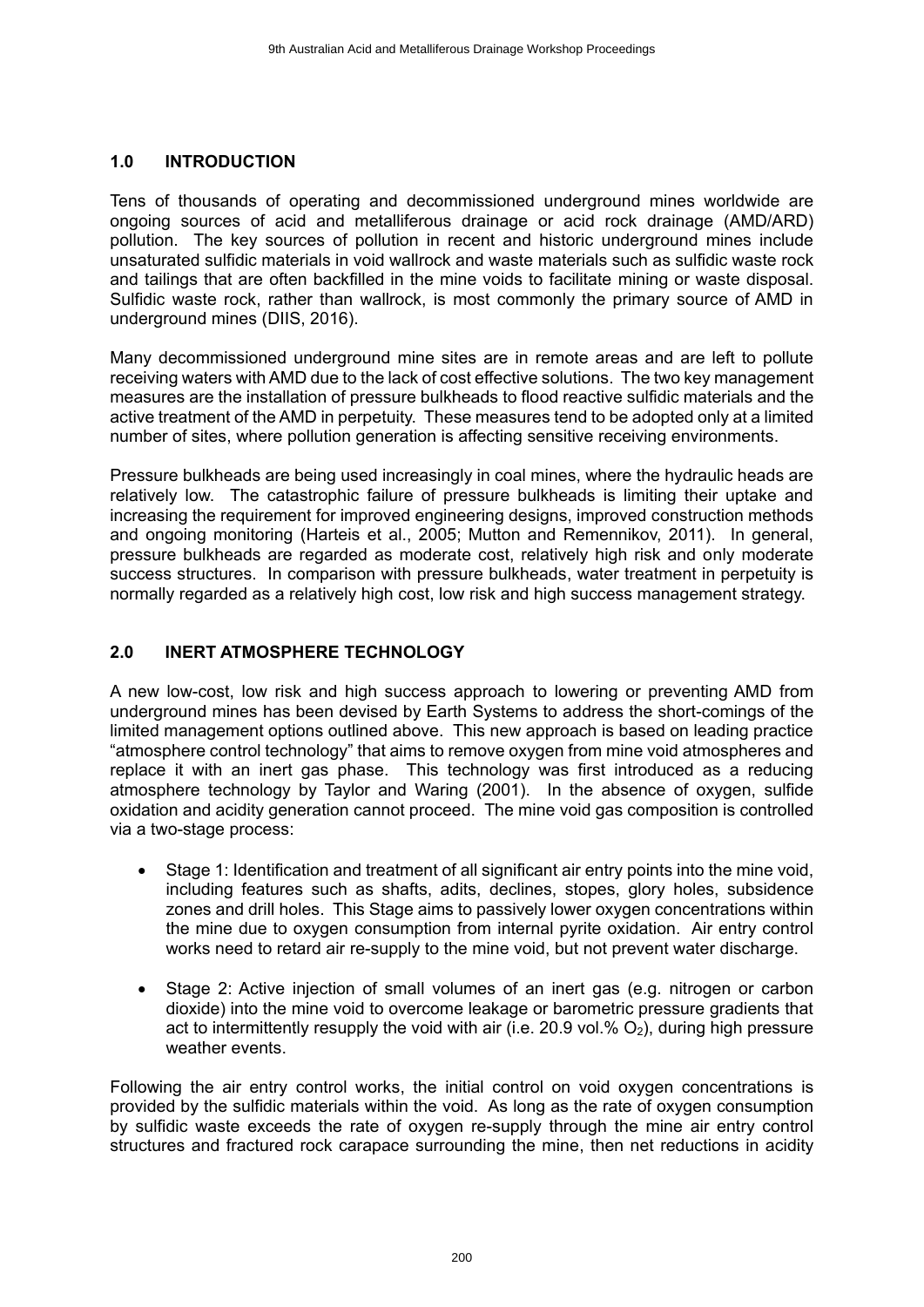generation can occur passively. The extent to which this can happen is expected to be a function of:

- The mass of unsaturated sulfidic material in the void, including wallrock and backfilled material.
- The pyrite concentration (wt.% FeS<sub>2</sub>) and pyrite oxidation rate (POR, wt.% FeS<sub>2</sub> / year) of unsaturated sulfidic material backfilled in the void.
- The depth of air entry into unsaturated, in situ sulfidic wallrock material in the void, and hence the volume of void wallrock exposed to oxidising conditions.
- The relationship between POR and variables such as oxygen concentration, moisture content and void temperature, for both backfilled waste materials and in situ wallrock.
- Local geological and hydrogeological properties of materials surrounding the void, and the effectiveness of the air entry control works (Stage 1 program).
- Local rainfall and infiltration characteristics of the site, and/or the extent to which the mine void has been flooded.
- The extent of internal methane and/or carbon dioxide production from the anaerobic decomposition of structural timbers or coal seam gas, or the production of carbon dioxide via limestone neutralisation.
- Local pressure gradients and the associated extent of barometric pumping, or the "breathing" of the mine, due to changing weather fronts. This is considered to be the prime control on oxygen resupply to sealed mine systems.

The extent of barometric pumping, and other site-specific factors listed above, determines the requirement, if any, to proceed with Stage 2 works.

The inert atmosphere technology outlined above is currently being implemented at two decommissioned, polluting mine sites in New South Wales (NSW), supported by the Derelict Mines Program of the NSW Department of Planning and Environment. The sites are the Nevada gold mine (Earth Systems, 2017a) and Sunny Corner silver-lead-zinc mine (Earth Systems, 2017b) and are presented as case studies below, with early results illustrating the benefits of inert atmosphere installations and their potential application to numerous other polluting underground mines throughout the world.

#### **3.0 CASE STUDY – NEVADA MINE SITE**

The Nevada site is a legacy gold mine located in Central West NSW, approximately half way between Lithgow and Bathurst, near the town of Sunny Corner. The site is located on NSW State Forestry land, within the steep valley of Daylight Creek. Vehicle access to the site is generally limited to 4WD light vehicles, due to track condition, and there is no power, mobile phone reception or other services available on site. The site features a main adit and several remnant surface features from the historic operation. These include smelter pads, small waste rock and slag piles and old shafts and stopes.

Water discharge from the site occurs solely from the main adit (Plate 1) at a rate of 1-5 litres per minute. AMD is clearly visible in drainage from the main adit, having discoloured the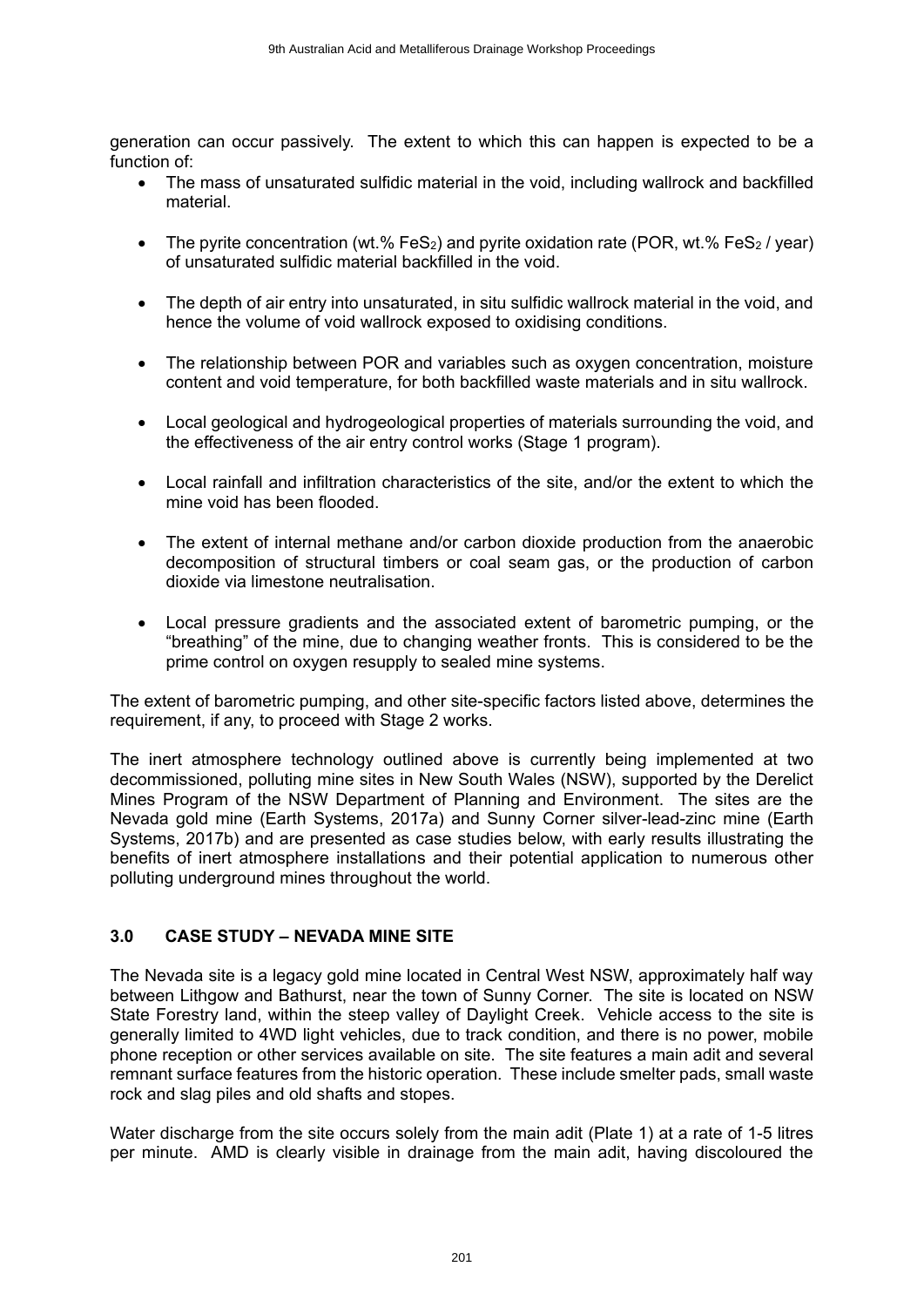riverbank immediately downstream. Prior to 2017, the drainage pH ranged from 3.0-4.0, with an electrical conductivity (EC) that peaked at  $\sim$ 2,400  $\mu$ S/cm.



### **Plate 1. AMD from the main adit at the Nevada mine site, prior to remediation works.**

Key components of the inert atmosphere system installation program at the Nevada mine site included:

- Site survey and earthworks to enable detailed investigation of the main adit.
- Air-entry and drainage system control works at the main adit.
- More extensive air-entry control works at other locations at the site, including a shaft and several subsidence fractures at the ground surface.
- Installation of monitoring equipment in the mine void to quantify void gas composition and internal pressure and temperature.

The earthworks fleet consisted of a 9-tonne excavator, 4 tonne front tipping dump truck and a 20-tonne dump truck. Most natural geological materials were sourced from a State Forestry quarry located on Bob's Creek Rd, approximately 7 km from the work area. Air entry control earthworks were conducted at six areas in total, three of which could be accessed via existing tracks, with temporary tracks established for the remaining three areas.

Earthworks at the main adit area revealed an opening approximately 1.5 metres high and 1 metre wide. The walls and roof of the drive were partially collapsed with no direct visibility into the workings beyond approximately 5 metres.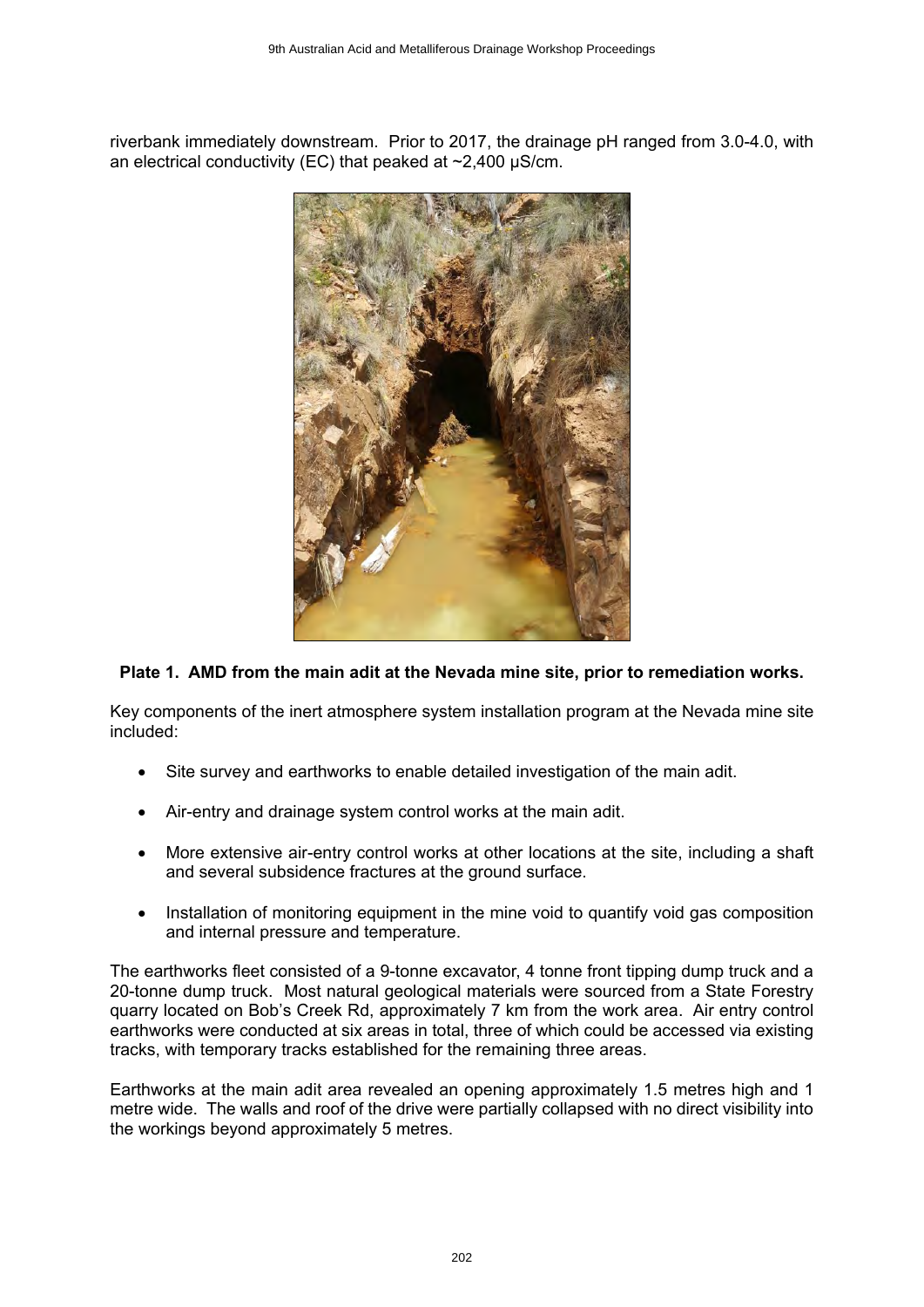During excavation, some existing mine water was discharged from the adit and treated in-situ using hydrated lime. A trench was dug across the road and a water discharge control pipe was installed 10 metres into the void, with an outlet to the Daylight Creek river bank directly opposite the adit. The discharge pipe incorporated a U-bend to prevent air entry back into the adit via the pipe, and two access points for pipe maintenance if ferrihydrite precipitation becomes a flow restriction issue. Imported clay materials were blended with commercial bentonite to seat the adit discharge pipe and form the basis for the adit seal. Adit sealing works were capped with gravel armour to protect the adit entry earthworks from erosion.

Air entry control works were completed over shafts, stopes and subsidence cracks using a combination of local and imported materials. Prior to all engineering works, all loose surface material was removed to expose the opening, or bare rock surrounding the adit opening.

A 100mm diameter PVC pipe was installed into one of the larger subsidence cracks, approximately 8 metres upgradient of the main adit, prior to completing earthworks in this area. Monitoring instruments were installed in this pipe to measure and record the mine void gas composition (oxygen and carbon dioxide), temperature and pressure.

All sensors were mounted into a custom fabricated 75 mm PVC housing that permitted lowering of the sensor assembly into the 100 mm PVC pipe. The sensor assembly was connected via cable to an external data logger. All cable connections were made via hermetically sealed terminals to prevent gas leakage. All monitoring sensors and the dataloggers are powered by 12V DC batteries and enclosed within a steel, tamper-proof enclosures fitted onto a concrete pad (e.g. Plate 2).

A weather station installed at the Sunny Corner Mine site was used to provide local ambient climate data (i.e. rainfall, pressure, temperature, wind speed and wind direction) for the Nevada (and Sunny Corner) site. This instrument was connected to a data logger with cellular telemetry capability, with surge protection equipment installed to prevent damage from high voltage surges such as lightning strikes.

Baseline monitoring of the adit drainage water chemistry was conducted in January 2017, with follow-up monitoring conducted from April 2017 onwards (pH, EC, ORP and acidity monthly and major ions and metals every 2 months). Continuous monitoring of void gas composition and internal pressure and temperature data commenced in mid-2017. Monitoring will continue for 24 months to evaluate the performance of the air entry control works and to inform the need for Stage 2 inert gas injection works.

Figure 1 provides key pH, EC and acidity concentration data for the main adit drainage, before and after completing Stage 1 of the inert atmosphere system installation. Data collected in January 2017 represent baseline chemistry for the site. The key results include:

- A step-wise improvement in discharge water chemistry is evident following the air entry control activities. Since these works the acidity of adit discharge decreased by close to 70% from 1,240 mg/L CaCO<sub>3</sub> (17/1/17) to 360 mg/L CaCO<sub>3</sub> (25/9/17). The EC decreased by approximately 50%, from 3.0 mS/cm to 1.5 mS/cm, over the same period.
- There is a strong correlation between EC and acidity data. The relationship between pH and acidity is more complex, and often large changes in acidity are required to produce even small changes in pH.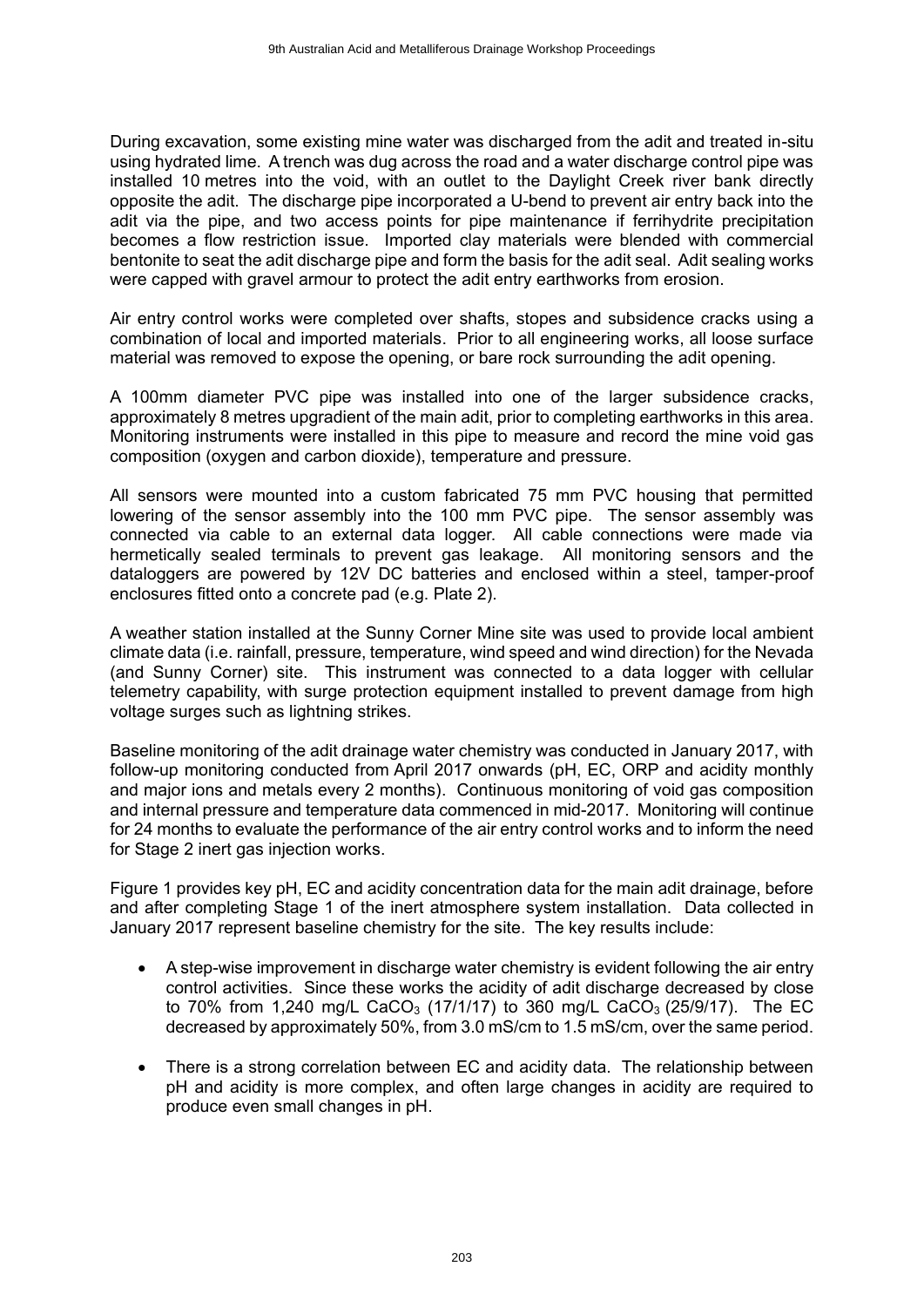Consistent with the results presented in Figure 1, most metals present in the water exhibited decreasing trends since January 2017. The largest decreases have been observed in iron (from 111 mg/L on 17/1/17 to 13.6 mg/L on 28/8/17) and zinc (from 475 mg/L on 17/1/17 to 174 mg/L on 28/8/17).



**Plate 2: Gas monitoring instrumentation and enclosure typical of that at the Nevada and Sunny Corner mine sites.**



**Figure 1: pH, EC and acidity data for the Nevada Mine site.**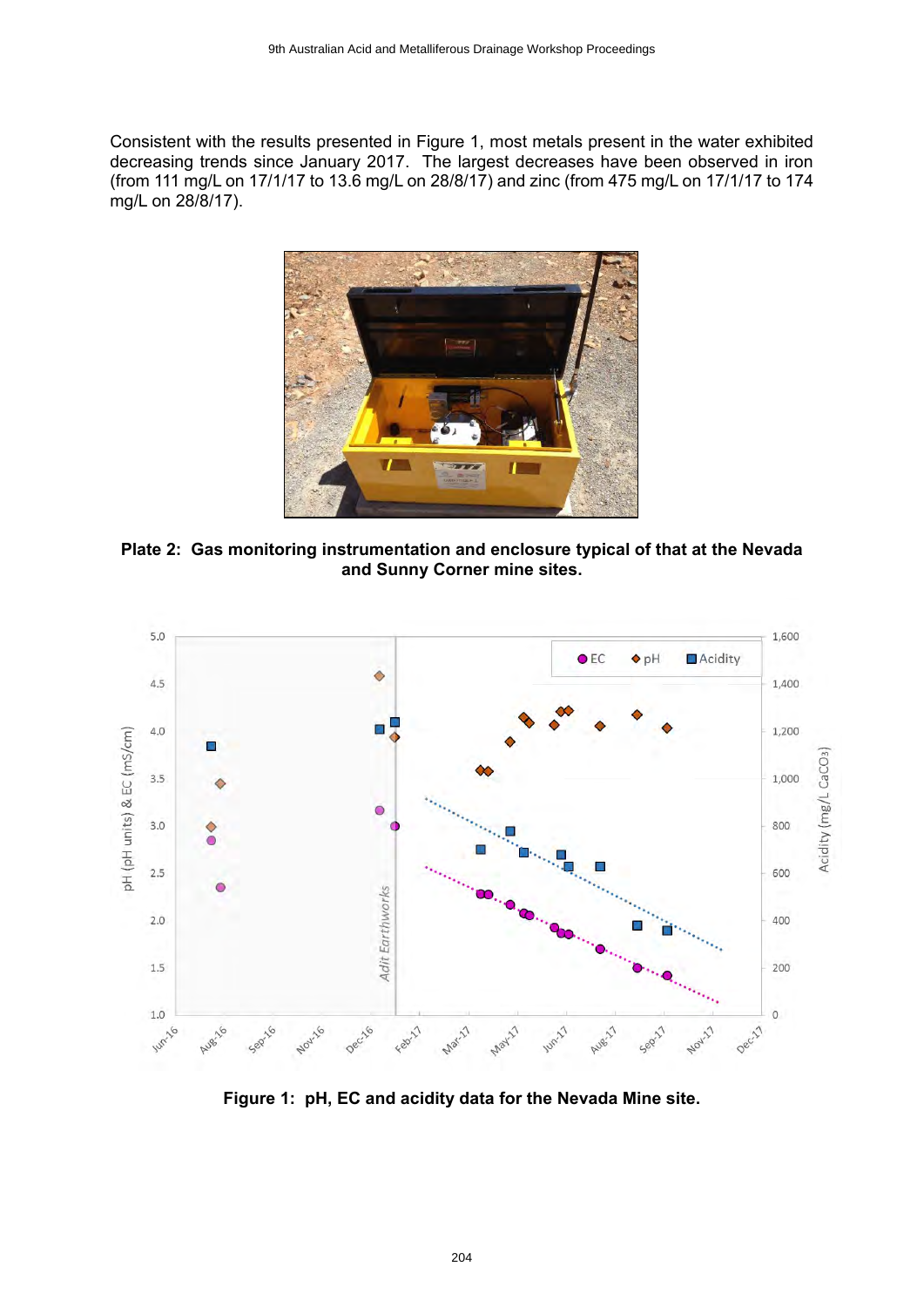Key results from the void gas monitoring data reviewed to date indicate that:

- The mine void exhibits low oxygen concentrations and the rate of oxygen supply to the void is being substantially limited as a result of the earthworks program.
- Trends in oxygen concentrations appear to be associated with barometric pumping of air in and out of the workings. That is, when a low-pressure (climatic) system moves over the area, air is drawn out of the mine to equilibrate with the atmospheric pressure. Conversely, when the atmospheric pressure increases, air is forced into the mine void to equilibrate with atmospheric conditions.

The following conclusions can be drawn from the Nevada mine site case study to date:

- Following Stage 1 earthworks, the adit discharge water chemistry data is showing major decreases in pollution release the site. Clear decreasing trends in mine water discharge acidity and salinity are evident. Current acidity concentrations are close to 70% lower than baseline concentrations, and salinity concentrations have dropped approximately 50% over the same period. As expected, most metal concentrations have also decreased, particularly iron and zinc.
- The air entry and discharge control activities have resulted in the lower void oxygen concentrations that are responsible for rapid and sustained decreases in pollution from the site.
- Pollution concentrations are expected to decrease further; however some residual AMD is likely to persist from the site due to minor unavoidable air ingress via barometric pumping. An active inert gas generation system (Stage 2) would overcome this effect and prevent the residual AMD.

The results obtained to date provide clear validation that the inert atmosphere technology can substantially lower pollution from decommissioned underground mine sites.

#### **4.0 CASE STUDY – SUNNY CORNER MINE SITE**

A larger scale and more complex inert atmosphere installation is currently underway at the Sunny Corner mine site in NSW. Stage 1 works were completed in May 2017. This site also drains to Daylight Creek, approximately 2 kilometres upstream of the Nevada mine drainage confluence. Early monitoring results from the Sunny Corner mine site are very encouraging, indicating that:

- Oxygen concentration within the northern parts of the workings (near the main adit discharge point – Level 4 Adit) are significantly lower than atmospheric oxygen concentrations (3-10 vol.%). Some limitations on air re-supply to the southern parts of the workings are also evident in the water quality monitoring data.
- Flow rates from the Level 4 Adit (as measured via a v-notch weir) have decreased from  $\sim$  1.5 L/s (November 2016) to  $\sim$  0.7 L/s (June 2017), largely due to air entry control works (refer to Figure 2).
- Since completion of earthworks in May 2017, the adit drainage pH has been slowly increasing, and the salinity has been slowly decreasing over time, despite decreasing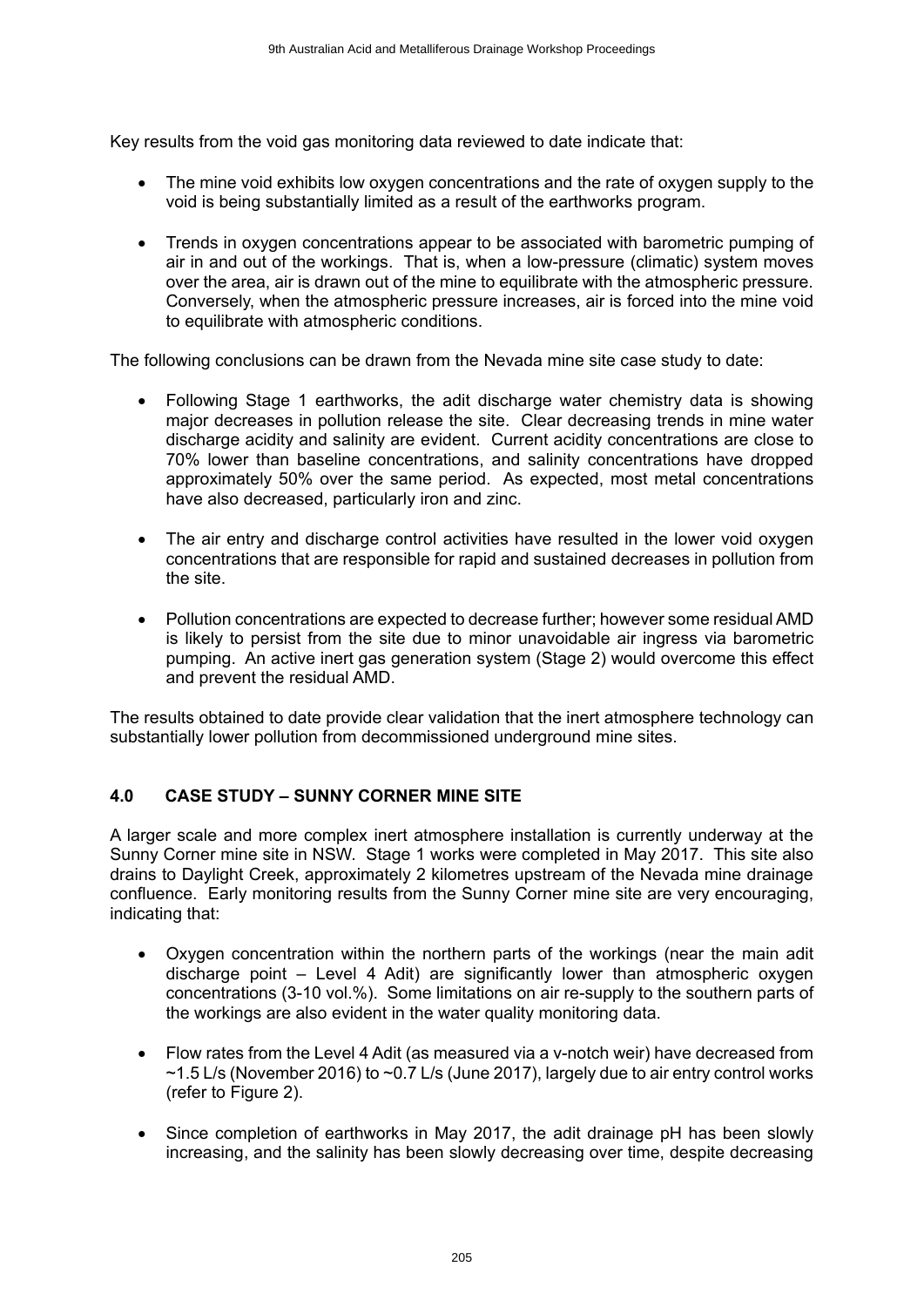flow rates. EC correlates well with acidity concentrations, reflecting small decreases in acidity over time. In the future, remotely-monitored continuous EC data (combined with pH and flow rates) could be used as the primary measure of rehabilitation success.

- A progressive long-term decrease in redox potential (Eh) of the mine drainage (700 mV in November 2016 to 510 mV in 25/9/17) appears to be consistent with observed decreases in oxygen concentrations within the void.
- The acidity load discharged from the Level 4 Adit has decreased significantly from approximately 60 tonnes  $H_2SO_4$ -eq per year (November 2016) to approximately 24 tonnes  $H<sub>2</sub>SO<sub>4</sub>$ -eq per year (August 2017) (refer to Figure 2). This decrease is considered largely attributed to the decrease in mine water discharge resulting from the air entry earthworks that are likely to have significantly altered the mine hydrology.
- A more delayed improvement in drainage water quality is expected at the Sunny Corner site, relative to the Nevada site, due to the substantially higher volume of stored AMD water that will need to be progressively flushed from the Sunny Corner mine void.



**Figure 2: Level 4 Adit flow rate, acidity concentration and calculated annual acidity load equivalent from the Sunny Corner Mine site.**

#### **5.0 CONCLUSIONS**

Substantial improvements in underground mine drainage water chemistry can be achieved in less than 3 months, with further improvements over time following the initial stage of an inert atmosphere installation, as highlighted by data from the Nevada mine site in NSW. Early results from the larger scale and more complex inert atmosphere installation at Sunny Corner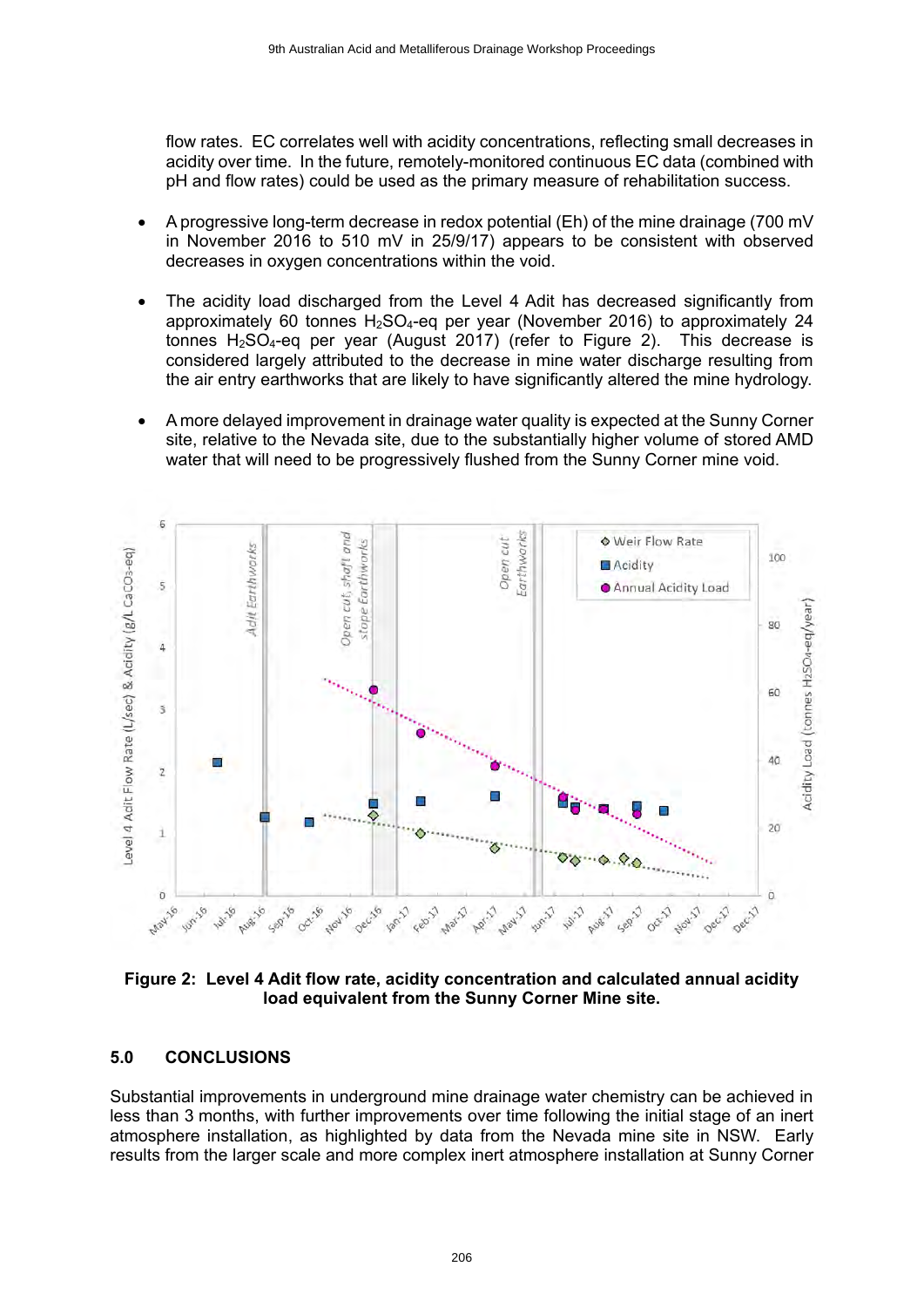are also very encouraging, but water chemistry improvements are slower. This is because there are significant volumes of stored AMD in the mine voids at Sunny Corner, retarding rapid improvements in the water chemistry and masking the apparent effectiveness of the air entry control works in the short term. However, at both sites the observed adit drainage quality improvements in such a short timeframe have exceeded expectations.

Monitoring results to date have already provided an improved understanding of key controls on the behaviour of mine void aqueous geochemistry and gas compositions at both sites. Additional monitoring data collected over the next 24-months will enable a more comprehensive evaluation of the performance of both Stage 1 inert atmosphere installations.

While further improvements in adit drainage water chemistry can be expected throughout this period, it is predicted that inert gas injection will be required to completely prevent AMD generation at both sites.

The broader implications of early results from the Nevada and Sunny Corner mine site case studies are that:

- Substantial reductions in pollution loads can be achieved from historic and temporarily decommissioned underground mines worldwide, by implementing strategic air entry and drainage control (Stage 1) works.
- AMD generation from underground mines can likely be fully prevented with inert gas injection installations, following the Stage 1 works.
- The cost of an inert gas injection system powered by renewable energy sources (e.g. wind or solar) is expected to dramatically lower the cost of managing AMD from underground mines relative to treatment in perpetuity.
- Inert atmosphere system installations offer a promising alternative to current treatment in perpetuity approaches for underground mine drainage. This approach will be substantially lower cost by avoiding the need for reagent manufacture and transport, full time personnel requirements and sludge management.

#### **6.0 REFERENCES**

DIIS (2016). *Preventing Acid and Metalliferous Drainage – Leading Practice Sustainable Development for the Mining Industry*. Australian Federal Government, Department of Industry and Science, Canberra, Australian Capital Territory.

Earth Systems (2017a). *Nevada Inert Atmosphere System Installation: Report on Stage 1A Activities*. Prepared for the NSW Department of Planning and Environment – Derelict Mines Program. September 2017.

Earth Systems (2017b). *Sunny Corner Inert Atmosphere System Installation: Report on Stage 1A Activities*. Prepared for the NSW Department of Planning and Environment – Derelict Mines Program. September 2017.

Harteis, S P, Dolinar, D R and Taylor, T M, (2005). Guidelines for Permitting, Construction and Monitoring of Retention Bulkheads in Underground Coal Mines, IC 9506, NIOSH, Department of Health and Human Services, CDC.